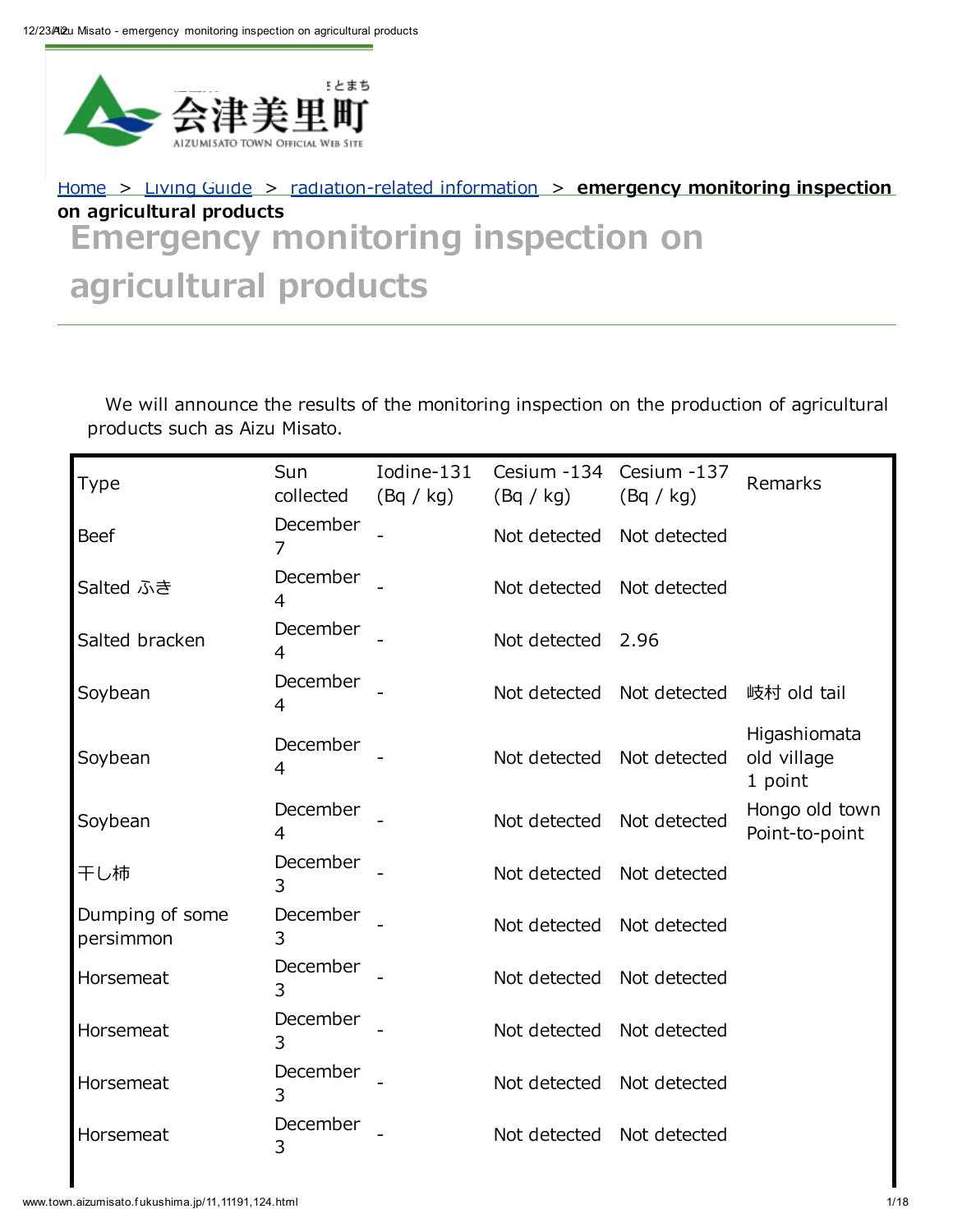| Horsemeat                    | December -<br>3 | Not detected Not detected |              |                                          |
|------------------------------|-----------------|---------------------------|--------------|------------------------------------------|
| Soybean                      | November<br>27  | Not detected 9.87         |              | Takada old<br>town<br>1 point            |
| Soybean                      | November<br>27  | 7.33                      | 8.81         | Takada old<br>town<br>1 point            |
| Soybean                      | November<br>27  | 7.46                      | 13.7         | Takada old<br>town<br>1 point            |
| Soybean                      | November<br>27  | Not detected              | 6.99         | Akazawa old<br>village<br>1 point        |
| Soybean                      | November<br>27  | Not detected              | Not detected | Akazawa old<br>village<br>Point-to-point |
| Soybean                      | November<br>27  | Not detected              | Not detected | Nagaino old<br>village<br>1 point        |
| Soybean                      | November<br>27  | Not detected              | 5.55         | Asahi old village<br>1 point             |
| Soybean                      | November<br>27  | Not detected              | Not detected | Asahi old village<br>Point-to-point      |
| Soybean                      | November<br>27  | Not detected              | Not detected | Fujikawa old<br>village<br>Three sites   |
| Soybean                      | November<br>27  | Not detected Not detected |              | Old ball street<br>village<br>1 point    |
| Soybean                      | November<br>27  | Not detected              | 7.57         | Nitsuru old<br>village<br>1 point        |
| Soybean                      | November<br>27  | Not detected              | Not detected | Nitsuru old<br>village<br>1 point        |
| Black bean                   | November<br>26  | Not detected Not detected | Not detected | Independent<br>survey town               |
| Dumping of some<br>persimmon | November<br>26  | Not detected              | Not detected |                                          |
| Dumping of some<br>persimmon | November<br>26  | Not detected              | Not detected |                                          |
| 干し柿                          | November<br>22  | Not detected              | Not detected |                                          |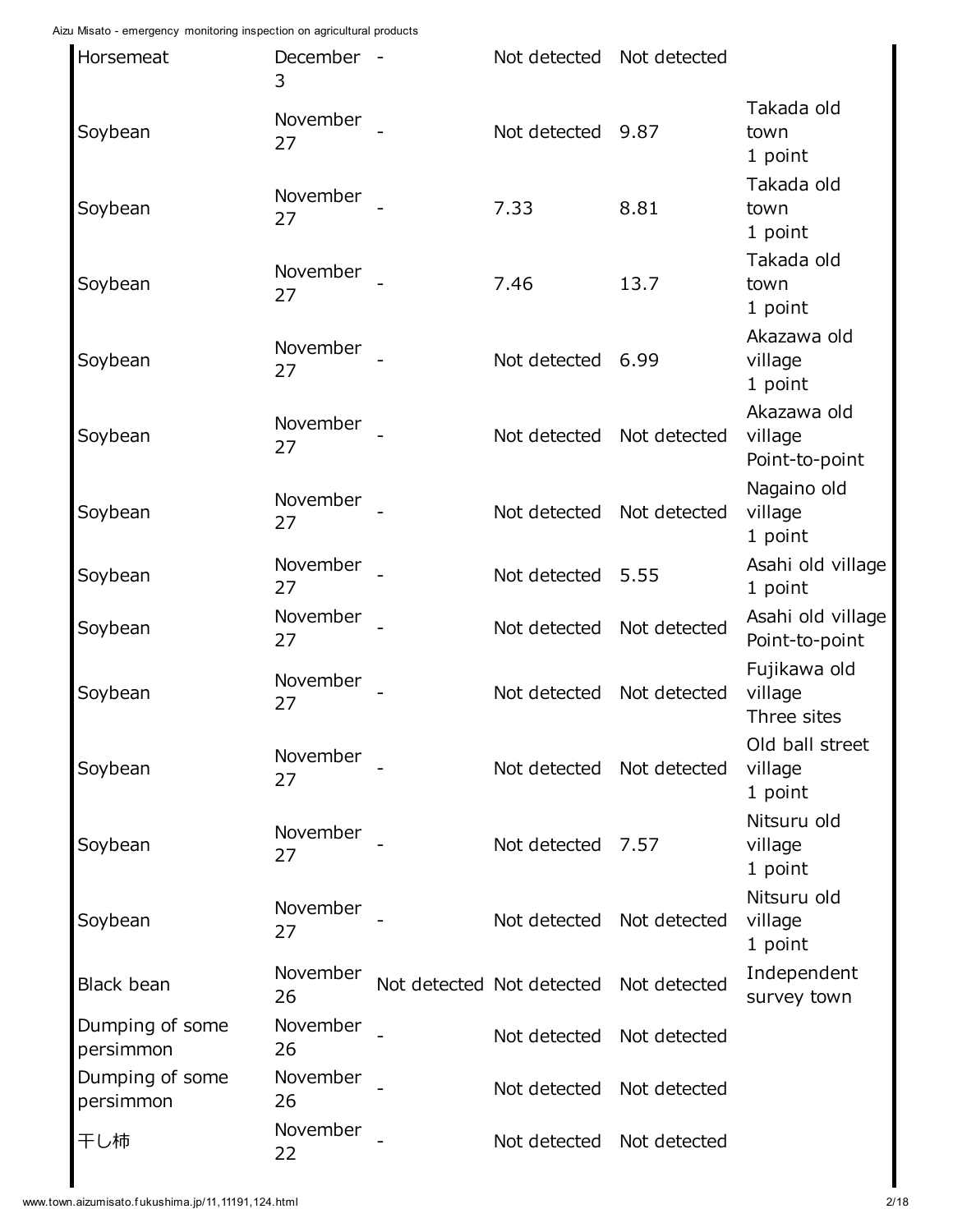| Drying rice cake           | November -<br>20 | Not detected Not detected |              |                                                       |
|----------------------------|------------------|---------------------------|--------------|-------------------------------------------------------|
| Umezuke                    | November<br>20   | Not detected              | Not detected |                                                       |
| Cut mochi                  | November<br>20   | Not detected              | Not detected |                                                       |
| Salted Chinese<br>cabbage  | November<br>20   | Not detected              | Not detected |                                                       |
| (Saprophyte) Nameko        | November<br>20   | 22.5                      | 31.9         |                                                       |
| (Saprophyte)<br>Mukitake   | November<br>20   | 9.36                      | 22.4         |                                                       |
| Red beans                  | November<br>19   | Not detected              | Not detected | Asahi old village<br>1 point                          |
| Red beans                  | November<br>19   | Not detected              | Not detected | Old ball street<br>village<br>1 point                 |
| Red beans                  | November<br>19   | Not detected 2.51         |              | Nitsuru old<br>village<br>1 point                     |
| Konnyaku imo               | November<br>19   | Not detected Not detected | Not detected | Independent<br>survey town                            |
| (Saprophyte) Nameko        | November<br>15   | 37.5                      | 62.3         |                                                       |
| Salted cucumber            | November<br>13   | Not detected              | Not detected |                                                       |
| Salted eggplant            | November<br>13   | Not detected Not detected |              |                                                       |
| De-astringent<br>persimmon | November<br>13   | Not detected              | Not detected |                                                       |
| De-astringent<br>persimmon | November<br>13   | Not detected              | Not detected |                                                       |
| De-astringent<br>persimmon | November<br>13   | Not detected              | Not detected |                                                       |
| Autumn buckwheat           | November<br>13   | Not detected              | Not detected | Takada old<br>town<br>Point-to-point                  |
| Autumn buckwheat           | November<br>13   | Not detected              | 7.17         | Takada old<br>town<br>1 point                         |
| Autumn buckwheat           | November<br>13   | Not detected              | Not detected | Akazawa old<br>village<br>Three sites<br>Higashiomata |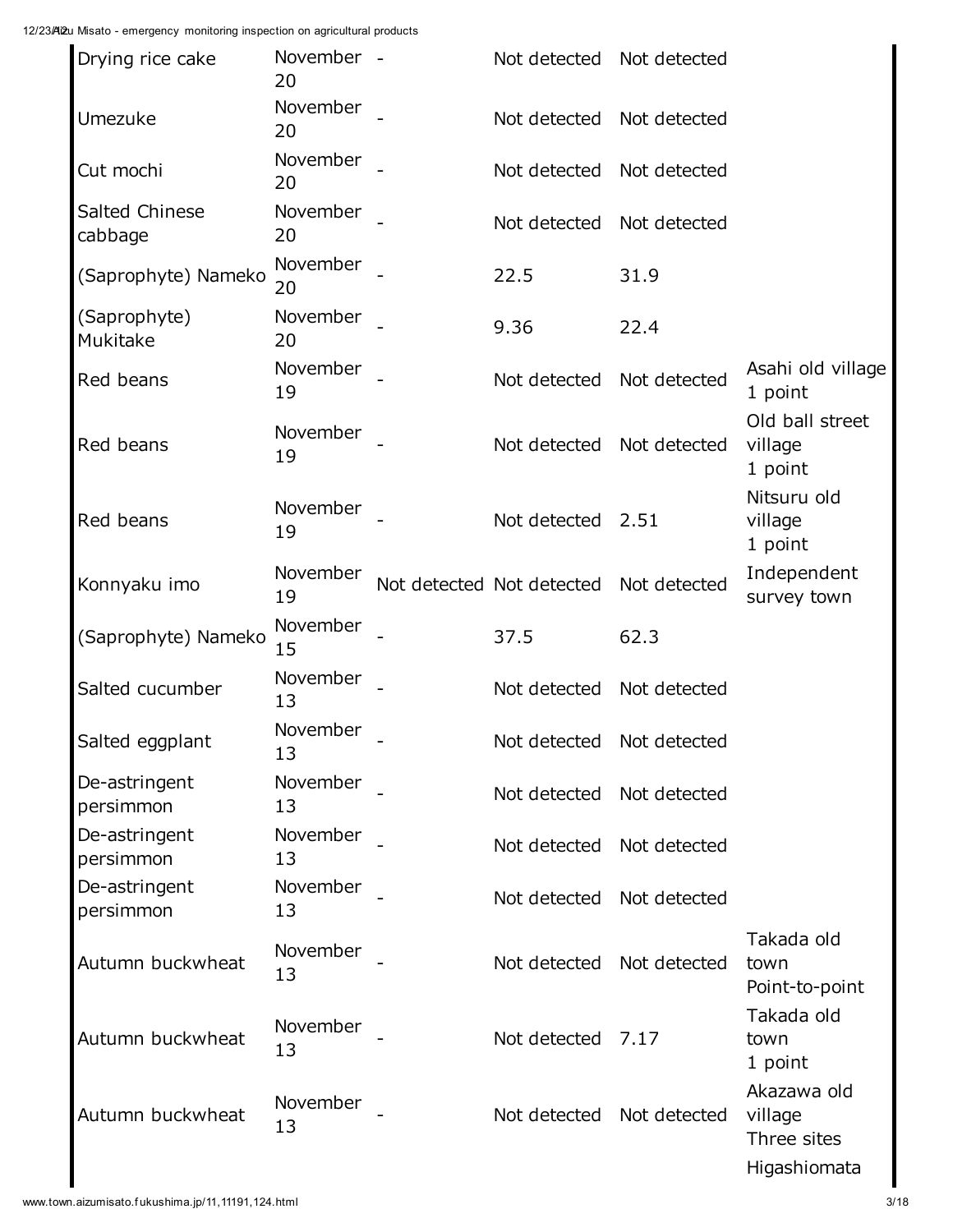| Autumn buckwheat                      | November -<br>13 | Not detected | 2.9          | old village<br>1 point                        |
|---------------------------------------|------------------|--------------|--------------|-----------------------------------------------|
| Autumn buckwheat                      | November<br>13   | Not detected | Not detected | Higashiomata<br>old village<br>Point-to-point |
| Autumn buckwheat                      | November<br>13   | Not detected | Not detected | Asahi old village<br>Three sites              |
| Autumn buckwheat                      | November<br>13   | Not detected | Not detected | Fujikawa old<br>village<br>Three sites        |
| Autumn buckwheat                      | November<br>13   | Not detected | Not detected | Hongo old town<br>Three sites                 |
| Autumn buckwheat                      | November<br>13   | Not detected | Not detected | Old ball street<br>village<br>Three sites     |
| Autumn buckwheat                      | November<br>13   | Not detected | Not detected | Kawaminami old<br>village<br>Three sites      |
| Shiitake mushroom<br>bed (facilities) | November<br>12   | Not detected | 4.03         |                                               |
| Ginkgo nut                            | November<br>12   | Not detected | Not detected |                                               |
| De-astringent<br>persimmon            | November<br>6    | Not detected | Not detected |                                               |
| De-astringent<br>persimmon            | November<br>6    | Not detected | Not detected |                                               |
| De-astringent<br>persimmon            | November<br>6    | Not detected | Not detected |                                               |
| Dumping of some<br>persimmon          | November<br>6    | Not detected | Not detected |                                               |
| Autumn buckwheat                      | November<br>6    | Not detected | Not detected | Nitsuru old<br>village<br>92 stations         |
| Autumn buckwheat                      | November<br>6    | Not detected | 4.46         | Nitsuru old<br>village<br>1 point             |
| Autumn buckwheat                      | November<br>6    | Not detected | Not detected | Nagaino old<br>village<br>Point-to-point      |
| Autumn buckwheat                      | November<br>6    | Not detected | 7.87         | Nagaino old<br>village<br>1 point             |
|                                       | November         |              |              | Nagaino old                                   |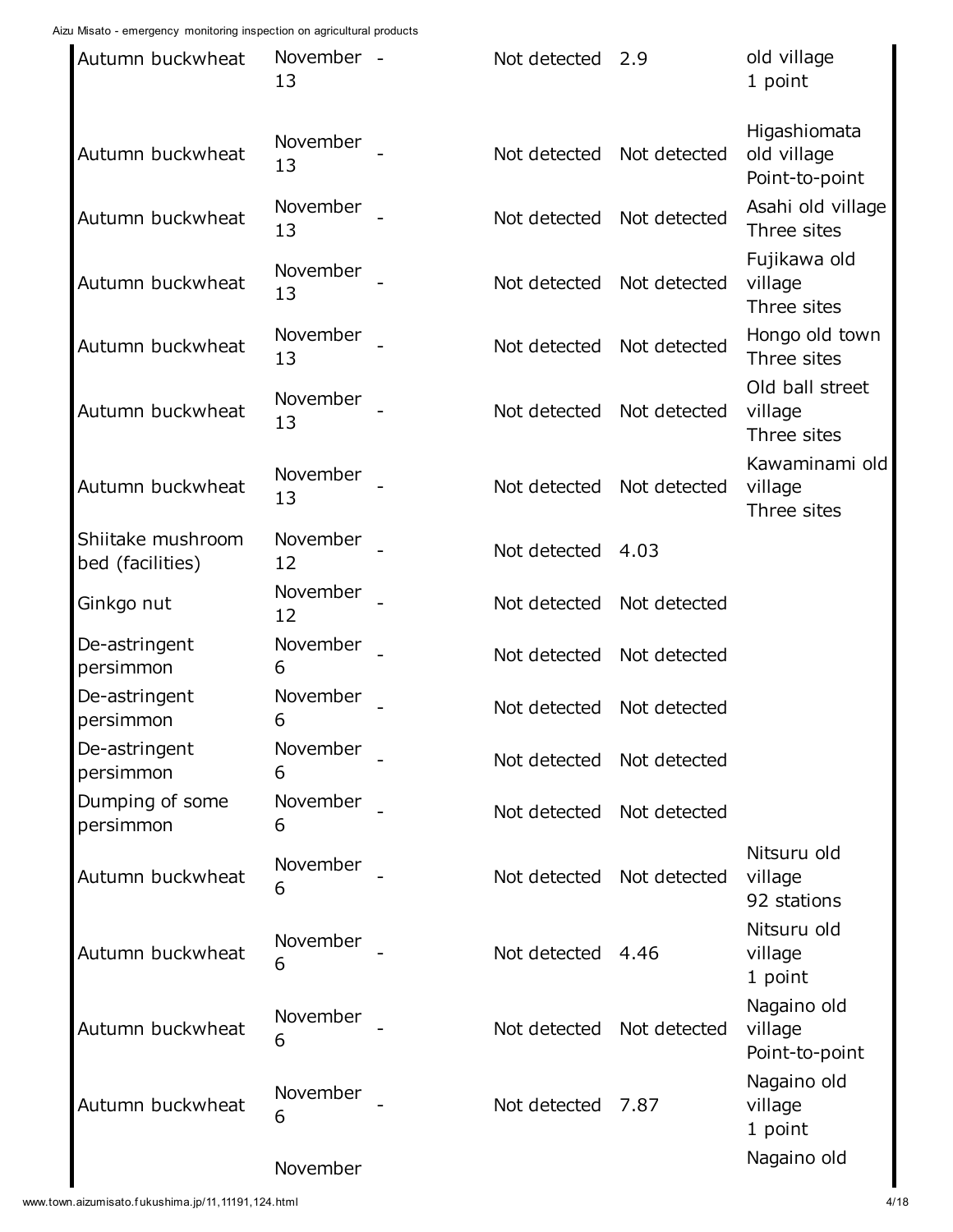| Autumn buckwheat<br>Autumn buckwheat | 6<br>November<br>6 | Not detected<br>Not detected | 9.54<br>5.59 | village<br>1 point<br>Nagaino old<br>village<br>1 point |
|--------------------------------------|--------------------|------------------------------|--------------|---------------------------------------------------------|
| Autumn buckwheat                     | November<br>6      | 5.65                         | 8.44         | Nagaino old<br>village<br>1 point                       |
| Autumn buckwheat                     | November<br>6      | 4.27                         | 7.07         | Nagaino old<br>village<br>1 point                       |
| Autumn buckwheat                     | November<br>6      | Not detected                 | 6.68         | Nagaino old<br>village<br>1 point                       |
| Autumn buckwheat                     | November<br>6      | Not detected                 | 7.11         | Nagaino old<br>village<br>1 point                       |
| Autumn buckwheat                     | November<br>6      | Not detected                 | 7.82         | Nagaino old<br>village<br>1 point                       |
| Autumn buckwheat                     | November<br>6      | Not detected                 | 7.38         | Nagaino old<br>village<br>1 point                       |
| Autumn buckwheat                     | November<br>6      | 6.21                         | 4.78         | Nagaino old<br>village<br>1 point                       |
| Autumn buckwheat                     | November<br>6      | Not detected                 | 6.51         | Nagaino old<br>village<br>1 point                       |
| Autumn buckwheat                     | November<br>6      | Not detected                 | 7.29         | Nagaino old<br>village<br>1 point                       |
| Autumn buckwheat                     | November<br>6      | Not put out                  | 5.68         | Nagaino old<br>village<br>1 point                       |
| Autumn buckwheat                     | November<br>6      | Not detected                 | 9.64         | Nagaino old<br>village<br>1 ground                      |
| Autumn buckwheat                     | November<br>6      | Not detected                 | 5.72         | Nagaino old<br>village<br>1 point                       |
| Autumn buckwheat                     | November<br>6      | Not detected                 | 7.64         | Nagaino village<br>1 point                              |
|                                      | November           |                              |              | Nagaino old                                             |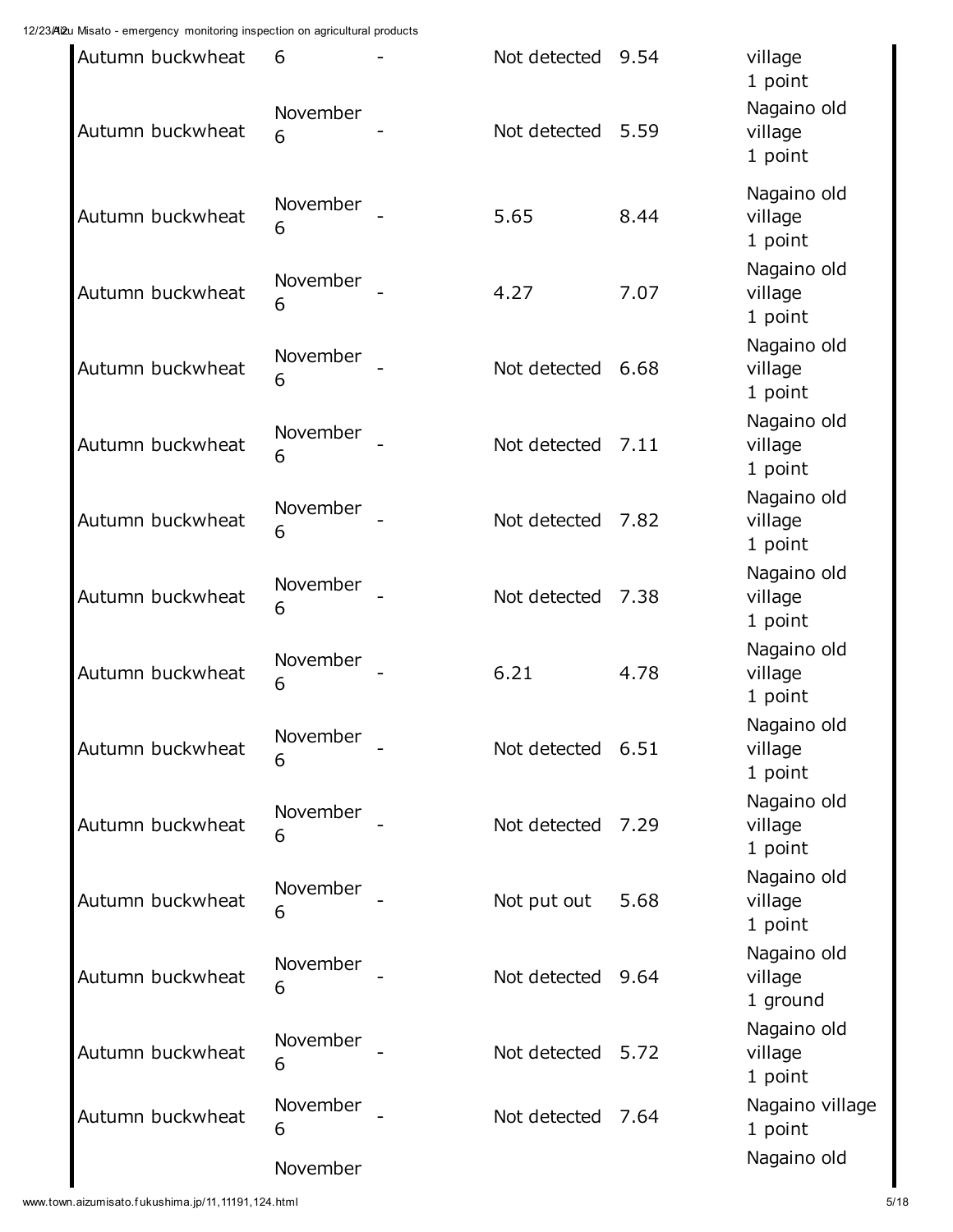| Autumn buckwheat    | 6              | 5.64                                 | 8.94         | village<br>1 point                |
|---------------------|----------------|--------------------------------------|--------------|-----------------------------------|
| Autumn buckwheat    | November<br>6  | Not detected                         | 7.35         | Nagaino old<br>village<br>1 point |
| Autumn buckwheat    | November<br>6  | Not detected                         | 9.83         | Nagaino old<br>village<br>1 point |
| Autumn buckwheat    | November<br>6  | Not detected                         | 5.77         | Nagaino old<br>village<br>1 point |
| Autumn buckwheat    | November<br>6  | Not detected                         | 5.98         | Nagaino old<br>village<br>1 point |
| Autumn buckwheat    | November<br>6  | Not detected                         | Not detected | 岐村 old tail<br>Three sites        |
| Autumn buckwheat    | November<br>6  | Not detected                         | Not detected |                                   |
| Bae tea beans       | November<br>12 | Not detected Not detected            | Not detected | Town alone<br>survey              |
| Groundnut           | November<br>12 | Not detected Not detected            | Not detected | Town alone<br>survey              |
| Perilla             | November<br>12 | Not detected Not detected            | Not detected | Town alone<br>survey              |
| Jerusalem artichoke | November<br>7  | Not detected Not detected            | Not detected | Town alone<br>survey              |
| Cauliflower         | November<br>7  | Not detected Not detected            | Not detected | Town alone<br>survey              |
| Ginkgo nut          | November<br>7  | Not detected 6.33                    |              |                                   |
| Pork                | November       | Not detected Not detected            |              |                                   |
| Radish              | November<br>1  | Not detected Not detected            | Not detected | Town alone<br>survey              |
| Mizuna              | November<br>1  | Not detected Not detected            | Not detected | Independent<br>survey town        |
| Chayote             |                | October 29 Not detected Not detected | Not detected | Independent<br>survey town        |
| Yacon               |                | October 29 Not detected Not detected | Not detected | Town alone<br>survey              |
| Red beans           |                | October 29 Not detected Not detected | Not detected | Town alone<br>survey              |
| Shiitake logs       | October 29 -   | Not detected                         | 2.7          |                                   |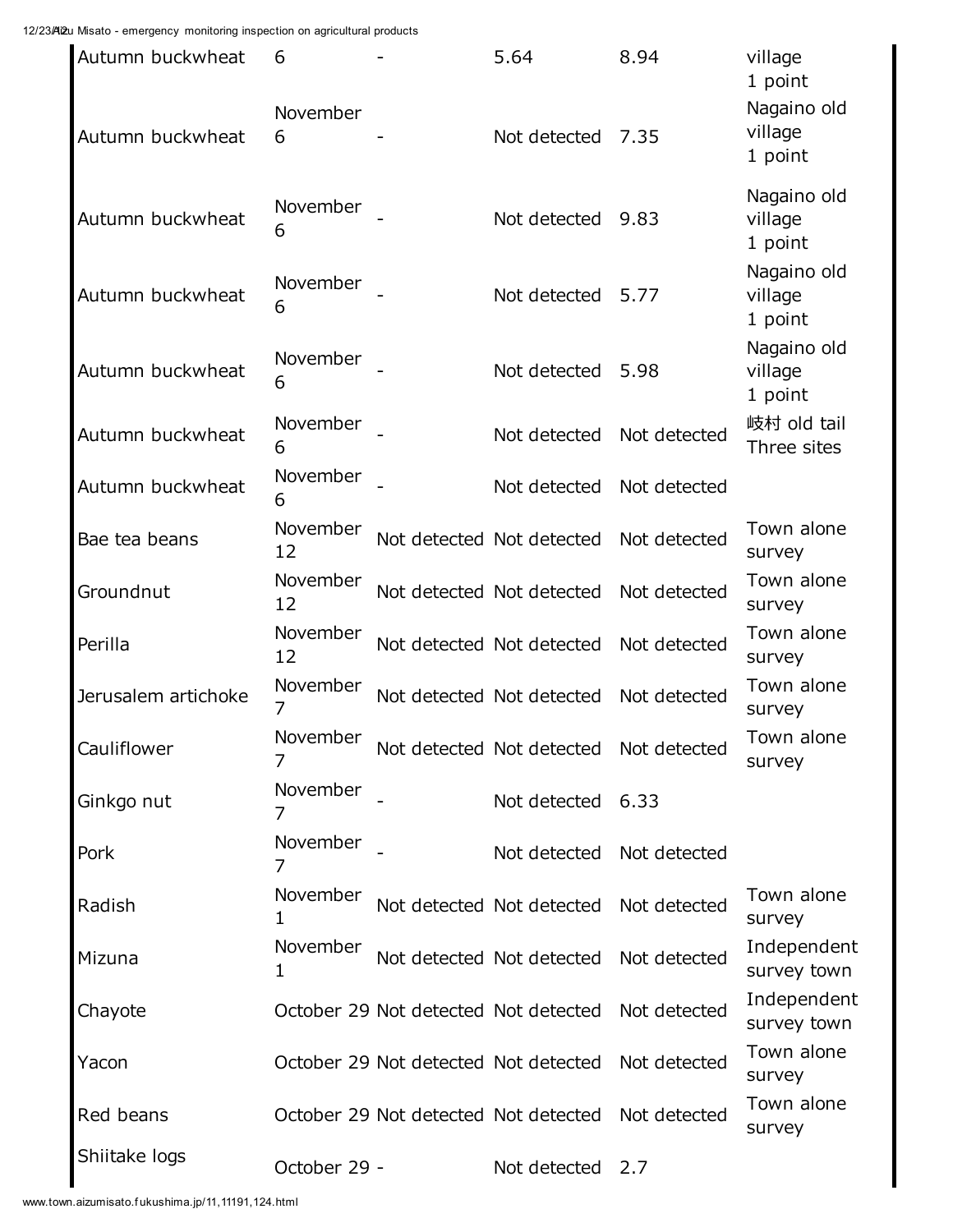| (facilities)                          |                                      |                           |              |                            |
|---------------------------------------|--------------------------------------|---------------------------|--------------|----------------------------|
| Shiitake logs<br>(facilities)         | October 29 -                         | Not detected Not detected |              |                            |
| Shiitake logs<br>(facilities)         | October 29 -                         | Not detected              | Not detected |                            |
| Shiitake logs<br>(facilities)         | October 29 -                         | Not detected              | Not detected |                            |
| Shiitake logs<br>(facilities)         | October 29 -                         | 5.92                      | 8.95         |                            |
| Shiitake logs<br>(facilities)         | October 29 -                         | 9.67                      | 21.6         |                            |
| Shiitake logs<br>(facilities)         | October 29 -                         | 4.25                      | 8.63         |                            |
| Shiitake logs<br>(facilities)         | October 29 -                         | 9.1                       | 19.3         |                            |
| Nameko timber (open<br>field)         | October 29                           | 9.54                      | 15.4         |                            |
| Nameko timber (open<br>field)         | October 29 -                         | 10.2                      | 19.7         |                            |
| Apple                                 | October 29 -                         | Not detected              | Not detected |                            |
| Apple                                 | October 29 -                         | Not detected              | Not detected |                            |
| Apple                                 | October 29 -                         | Not detected              | Not detected |                            |
| <b>Beef</b>                           | October 23 -                         | Not detected              | Not detected |                            |
| Kiwi fruit                            | October 23 -                         | Not detected              | Not detected |                            |
| Oyster                                | October 23 -                         | Not detected              | Not detected |                            |
| Oyster                                | October 23 -                         | Not detected              | Not detected |                            |
| Oyster                                | October 23 -                         | Not detected Not detected |              |                            |
| Shiitake mushroom<br>bed (facilities) | October 23 -                         | Not detected 6.16         |              |                            |
| Shiitake mushroom<br>bed (facilities) | October 23 -                         | Not detected              | Not detected |                            |
| Shiitake mushroom<br>bed (facilities) | October 23 -                         | Not detected Not detected |              |                            |
| Nameko timber (open<br>field)         | October 23 -                         | 14.5                      | 21.4         |                            |
| Chinese cabbage                       | October 22 Not detected Not detected |                           | Not detected | Independent<br>survey town |
| Chinese cabbage                       | October 22 -                         | Not detected              | Not detected |                            |
| Chinese cabbage                       | October 22 -                         | Not detected              | Not detected |                            |
| Chinese cabbage                       | October 22 -                         | Not detected              | Not detected |                            |
| Shiitake mushroom<br>bed (facilities) | October 18 -                         | Not detected              | 4.62         |                            |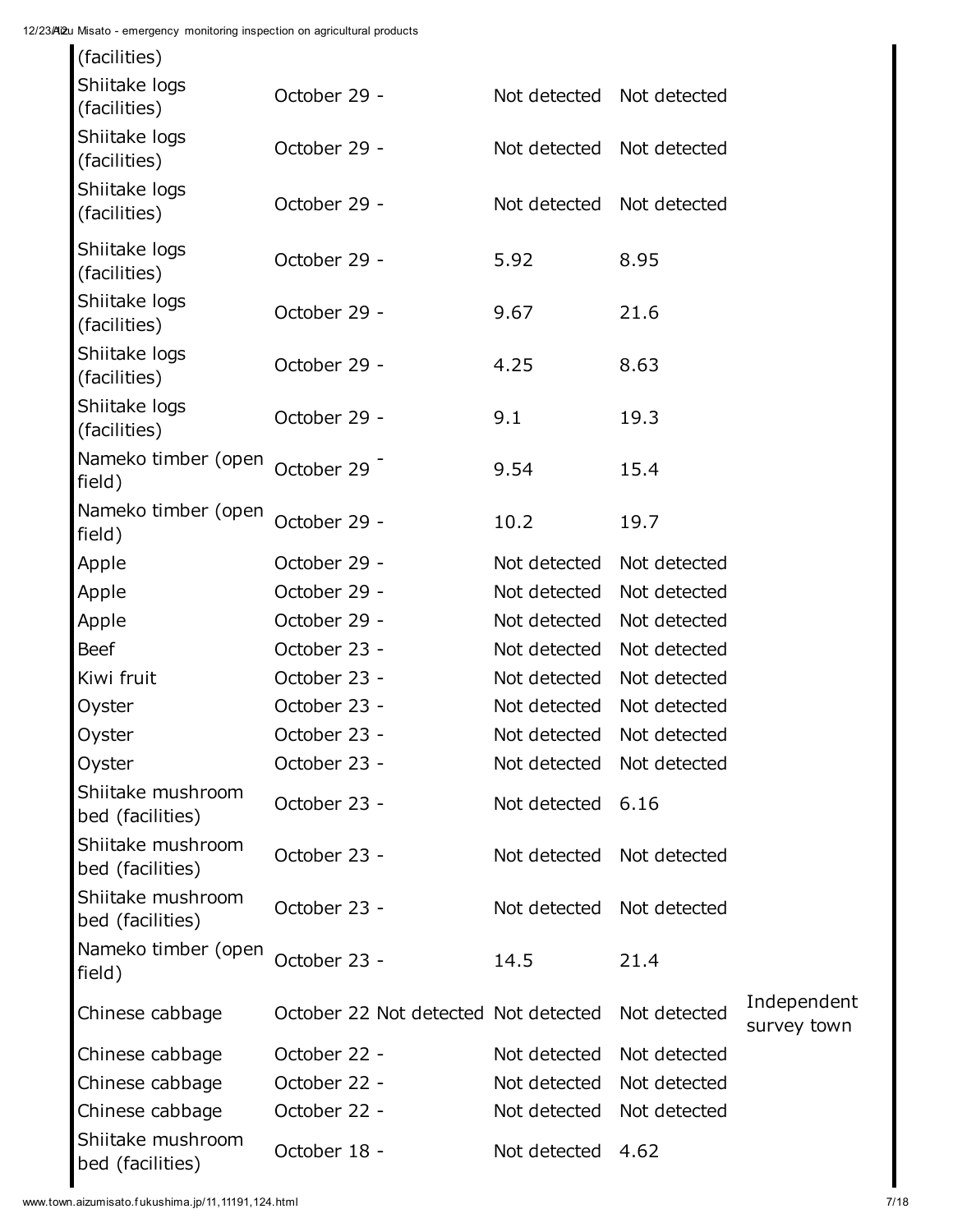| Shiitake mushroom<br>bed (facilities) | October 18 - |            | Not detected 6.33                    |              |                            |
|---------------------------------------|--------------|------------|--------------------------------------|--------------|----------------------------|
| Type of rape                          |              |            | October 16 Not detected Not detected | Not detected | Independent<br>survey town |
| Turnip                                |              |            | October 16 Not detected Not detected | Not detected | Independent<br>survey town |
| Radish                                |              |            | October 16 Not detected Not detected | Not detected | Independent<br>survey town |
| Autumn Poem                           |              |            | October 12 Not detected Not detected | Not detected | Independent<br>survey town |
| Walnut                                | October 11 - |            | Not detected                         | Not detected |                            |
| Pork                                  | October 10 - |            | Not detected Not detected            |              |                            |
| Shiitake mushroom<br>bed              | October 10 - |            | Not detected 2.64                    |              |                            |
| Shiitake mushroom<br>bed              | October 10 - |            | Not detected 3.64                    |              |                            |
| Shiitake mushroom<br>bed              | October 10 - |            | Not detected                         | 5.78         |                            |
| Shiitake mushroom<br>bed              | October 10 - |            | Not detected Not detected            |              |                            |
| Shiitake mushroom<br>bed              | October 10 - |            | Not detected 3.88                    |              |                            |
| Shiitake mushroom<br>bed              | October 10 - |            | Not detected 4.54                    |              |                            |
| Shiitake mushroom<br>bed              | October 10 - |            | Not detected 5.64                    |              |                            |
| Shiitake logs<br>(facilities)         | October 10 - |            | Not detected                         | Not detected |                            |
| Apple                                 | October 9    |            | Not detected                         | Not detected |                            |
| Apple                                 | October 9    |            | Not detected                         | Not detected |                            |
| Apple                                 | October 9    |            | Not detected                         | Not detected |                            |
| Oyster                                | October 9    |            | Not detected                         | Not detected |                            |
| Oyster                                | October 9    |            | Not detected                         | Not detected |                            |
| Oyster                                | October 9    |            | Not detected                         | Not detected |                            |
| Shiitake mushroom<br>bed (facilities) | October 5 -  |            | Not detected                         | 4.33         |                            |
| Shiitake mushroom<br>bed (facilities) | October 5    | $\sim$ $-$ | Not detected                         | 3.79         |                            |
| Shiitake mushroom<br>bed (facilities) | October 5 -  |            | Not detected                         | 3.15         |                            |
| Shiitake mushroom<br>bed (facilities) | October 5 -  |            | Not detected                         | Not detected |                            |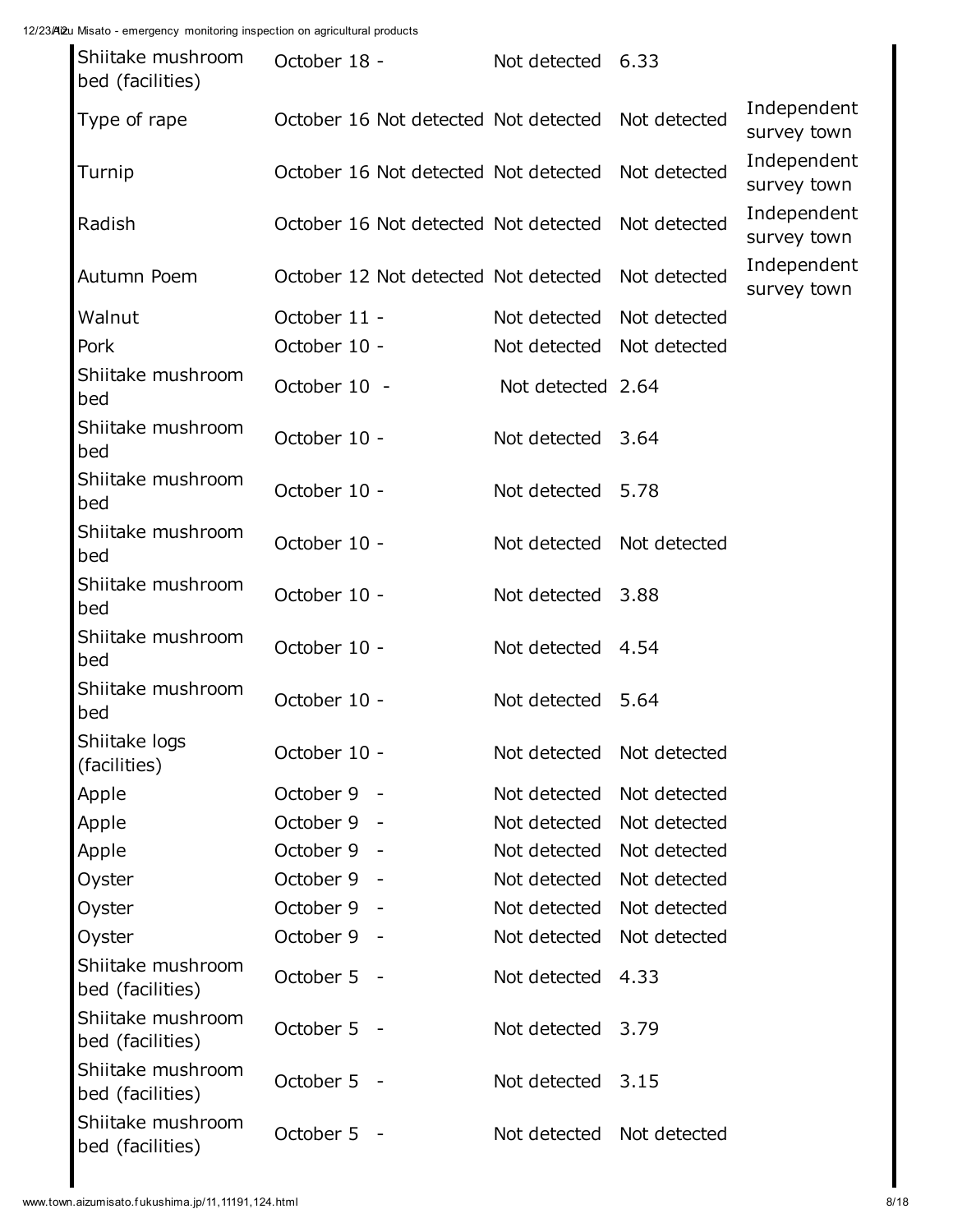| Shiitake mushroom<br>bed (facilities) | October 5 -                                                                   |            | Not detected              | 4.27                      |                                            |
|---------------------------------------|-------------------------------------------------------------------------------|------------|---------------------------|---------------------------|--------------------------------------------|
| Shiitake mushroom<br>bed (facilities) | October 5 -                                                                   |            | 4.61                      | Not detected              |                                            |
| Shiitake mushroom<br>bed (facilities) | October 5 -                                                                   |            | 5.5                       | 4.07                      |                                            |
| Shiitake mushroom<br>bed (facilities) | October 5                                                                     | $\sim$ $-$ | Not detected              | 3.66                      |                                            |
| <b>Broccoli</b>                       | October 2                                                                     | $\sim$ $-$ | Not detected              | Not detected              |                                            |
| Oyster                                | October 2                                                                     |            | Not detected              | Not detected              |                                            |
| Oyster                                | October 2                                                                     | $\sim$ $-$ | Not detected              | Not detected              |                                            |
| Oyster                                | October 2                                                                     |            | Not detected              | Not detected              |                                            |
| Chinese yam                           | October 1                                                                     | $\sim$ $-$ | Not detected              | Not detected              |                                            |
| Brown rice                            | September<br>25<br>September<br>28<br>(Inspection<br>date)                    |            | Not detected Not detected |                           | 岐村 old tail<br>(3 samples)                 |
| Brown rice                            | September<br>18<br>September<br>20<br>September<br>28<br>(Inspection<br>date) |            |                           | Not detected Not detected | Higashiomata<br>old village<br>(3 samples) |
| <b>Beef</b>                           | September<br>27                                                               |            | Not detected Not detected |                           |                                            |
| Carrot                                | September<br>25                                                               |            | Not detected Not detected |                           |                                            |
| Colocasia esculenta                   | September<br>25                                                               |            | Not detected              | Not detected              |                                            |
| Colocasia esculenta                   | September<br>25                                                               |            | Not detected              | Not detected              |                                            |
| Colocasia esculenta                   | September<br>25                                                               |            | Not detected              | Not detected              |                                            |
| Pumpkin                               | September<br>25                                                               |            | Not detected              | Not detected              |                                            |
| <b>Broccoli</b>                       | September<br>25                                                               |            | Not detected              | Not detected              |                                            |
| Cabbage                               | September<br>25                                                               |            | Not detected              | Not detected              |                                            |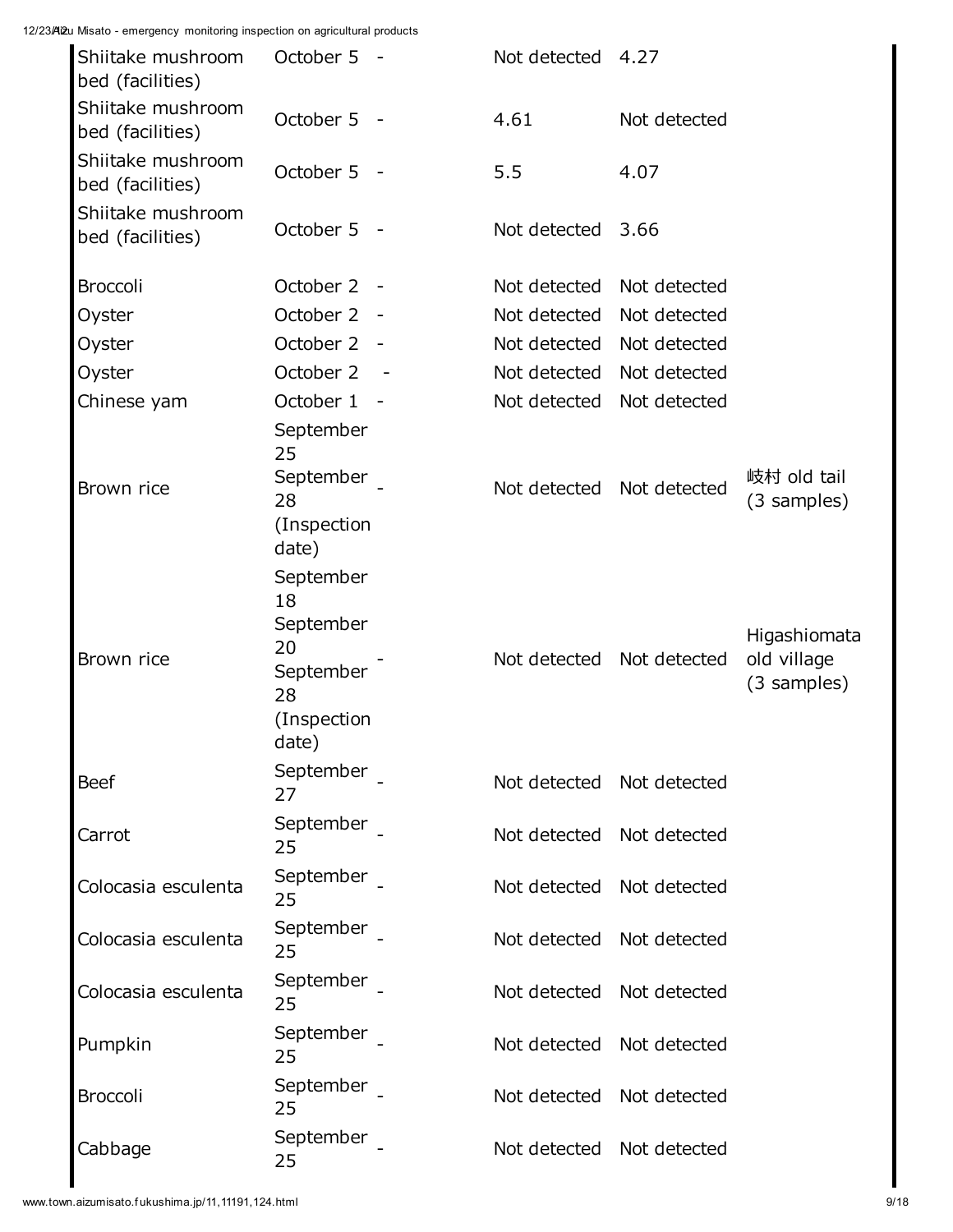| Cabbage                               | September -<br>25                                          | Not detected Not detected                        |              |                                        |
|---------------------------------------|------------------------------------------------------------|--------------------------------------------------|--------------|----------------------------------------|
| Japanese pear                         | September<br>25                                            | Not detected Not detected                        |              |                                        |
| Japanese pear                         | September<br>25                                            | Not detected Not detected                        |              |                                        |
| Pear                                  | September<br>25                                            | Not detected Not detected                        |              |                                        |
| Brown rice                            | September<br>24                                            | Not detected Not detected Not detected           |              | Town alone<br>survey                   |
| Edible<br>chrysanthemum               | 24                                                         | September Not detected Not detected Not detected |              | Town alone<br>survey                   |
| Pear (La France)                      | 23                                                         | September Not detected Not detected Not detected |              | Town alone<br>survey                   |
| Brown rice                            | September<br>18<br>September<br>20<br>(Inspection<br>date) | Not detected                                     | Not detected | Takada old<br>town<br>(3 samples)      |
| Brown rice                            | September<br>18<br>September<br>20<br>(Inspection<br>date) | Not detected Not detected                        |              | Akazawa old<br>village<br>(3 samples)  |
| Brown rice                            | September<br>20<br>(Inspection<br>date)                    | Not detected Not detected                        |              | Fujikawa old<br>village<br>(3 samples) |
| Wasabi greens                         | September<br>19                                            | Not detected Not detected Not detected           |              | Town alone<br>survey                   |
| 菜 bud                                 | September<br>19                                            | Not detected Not detected Not detected           |              | Town alone<br>survey                   |
| Grapes (Chardonnay)                   | 19                                                         | September Not detected Not detected Not detected |              | Town alone<br>survey                   |
| Shiitake mushroom<br>bed (facilities) | September<br>19                                            | Not detected                                     | 7.86         |                                        |
| Akebi                                 | September<br>19                                            | 7.24                                             | 17.9         |                                        |
| Brown rice                            | September<br>18<br>(Inspection<br>date)                    | Not detected                                     | Not detected | Nagaino old<br>village<br>(3 samples)  |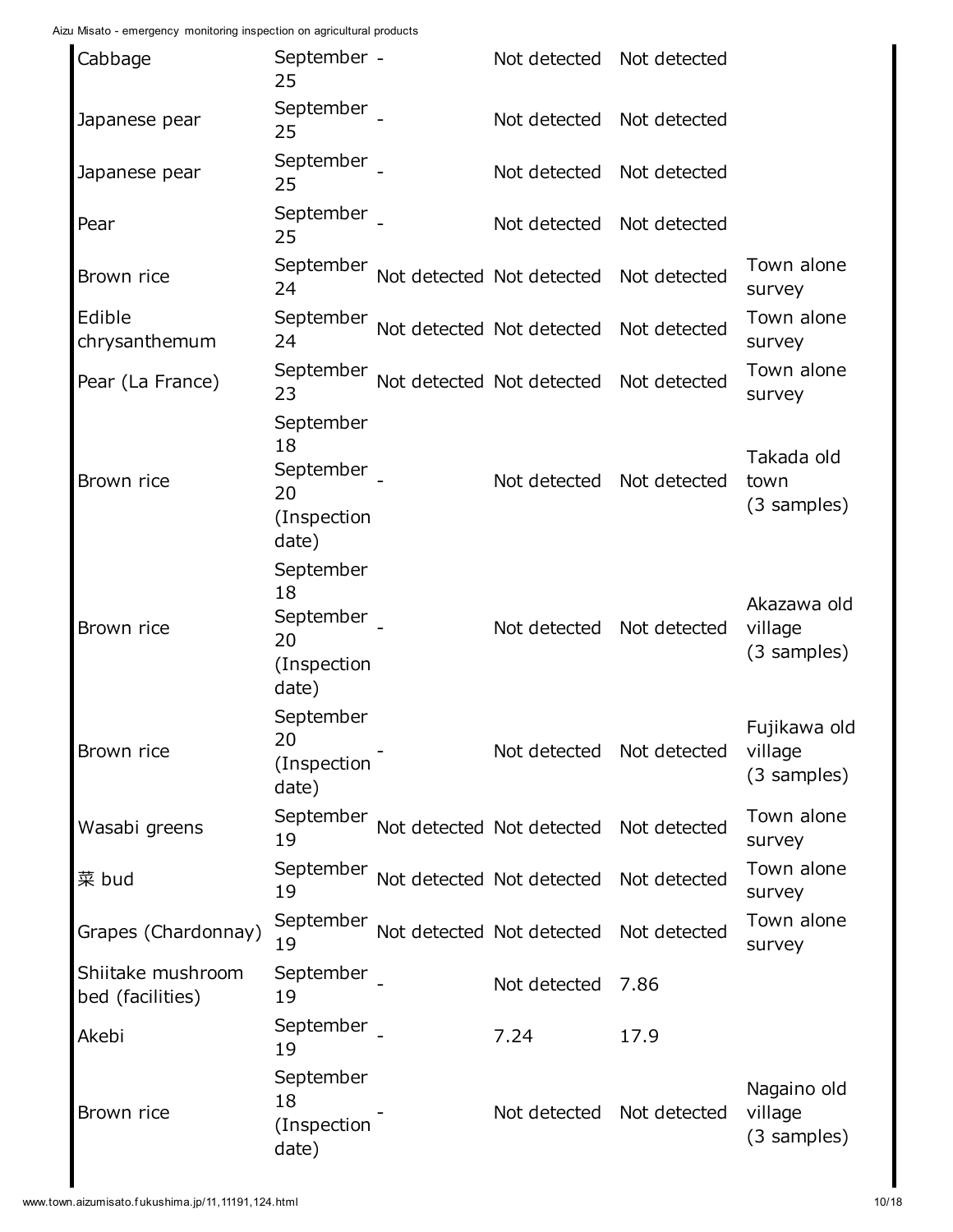| Brown rice                            | September<br>18<br>(Inspection<br>date)<br>September | Not detected Not detected |                           | Nitsuru old<br>village<br>(Number of 11<br>samples) |
|---------------------------------------|------------------------------------------------------|---------------------------|---------------------------|-----------------------------------------------------|
| Brown rice                            | 14<br>September<br>18<br>(Inspection<br>date)        | Not detected              | Not detected              | Asahi old village<br>(3 samples)                    |
| Brown rice                            | September<br>18                                      | Not detected              | Not detected              | Old ball street<br>village<br>(3 samples)           |
| Leek (facilities)                     | September<br>18                                      | Not detected              | Not detected              |                                                     |
| Chestnut                              | September<br>18                                      | Not detected              | Not detected              |                                                     |
| Chestnut                              | September<br>18                                      | Not detected              | Not detected              |                                                     |
| Fig                                   | September<br>18                                      | Not detected              | Not detected              |                                                     |
| Fig                                   | September<br>18                                      |                           | Not detected Not detected |                                                     |
| Brown rice                            | September<br>14<br>(Inspection<br>date)              | Not detected              | Not detected              | Hongo old town<br>(3 samples)                       |
| Brown rice                            | September<br>14<br>(Inspection<br>date)              | Not detected              | Not detected              | Kawaminami old<br>village<br>(3 samples)            |
| Leek (facilities)                     | September<br>11                                      | Not detected              | Not detected              |                                                     |
| Carrot                                | September<br>11                                      | Not detected              | Not detected              |                                                     |
| Pumpkin                               | September<br>11                                      | Not detected Not detected |                           |                                                     |
| Shiitake mushroom<br>bed (facilities) | September<br>11                                      | Not detected              | Not detected              |                                                     |
| Shiitake mushroom<br>bed (facilities) | September<br>11                                      | Not detected 3.81         |                           |                                                     |
| Grape                                 | September<br>4                                       | Not detected Not detected |                           |                                                     |
|                                       | September                                            |                           |                           |                                                     |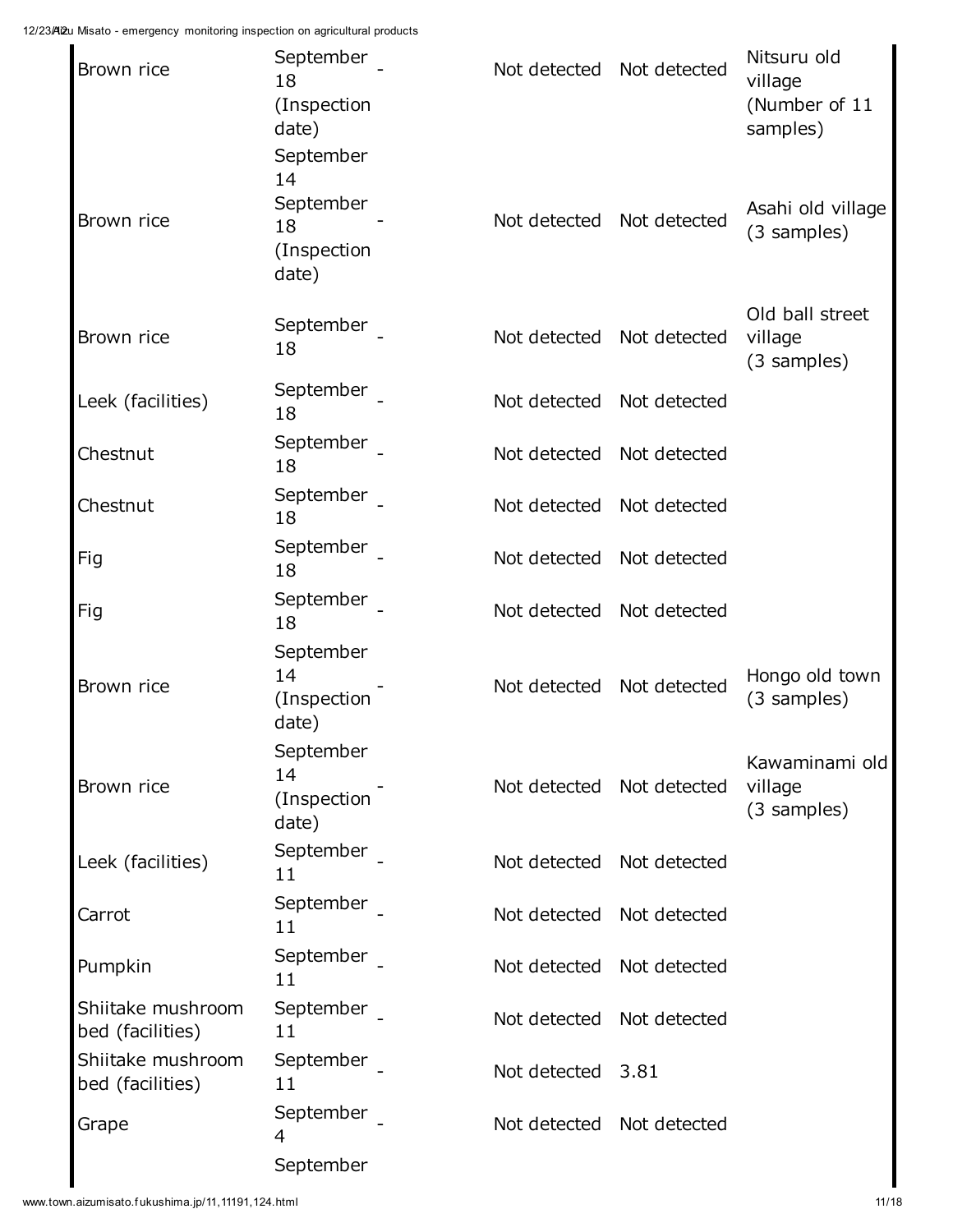| 4                               |                        |                                                                                                                                                             |                                                                                                                                                                             |                                                                                                                                                                                                                                                                                          |
|---------------------------------|------------------------|-------------------------------------------------------------------------------------------------------------------------------------------------------------|-----------------------------------------------------------------------------------------------------------------------------------------------------------------------------|------------------------------------------------------------------------------------------------------------------------------------------------------------------------------------------------------------------------------------------------------------------------------------------|
| September<br>4                  |                        |                                                                                                                                                             |                                                                                                                                                                             |                                                                                                                                                                                                                                                                                          |
| September<br>3                  |                        | Not detected                                                                                                                                                | Not detected                                                                                                                                                                |                                                                                                                                                                                                                                                                                          |
| 3                               |                        |                                                                                                                                                             |                                                                                                                                                                             |                                                                                                                                                                                                                                                                                          |
| 3                               |                        |                                                                                                                                                             |                                                                                                                                                                             |                                                                                                                                                                                                                                                                                          |
| September<br>3                  |                        |                                                                                                                                                             |                                                                                                                                                                             |                                                                                                                                                                                                                                                                                          |
| September<br>3                  |                        | Not detected                                                                                                                                                | Not detected                                                                                                                                                                |                                                                                                                                                                                                                                                                                          |
|                                 |                        |                                                                                                                                                             | Not detected                                                                                                                                                                |                                                                                                                                                                                                                                                                                          |
|                                 |                        | Not detected                                                                                                                                                | Not detected                                                                                                                                                                |                                                                                                                                                                                                                                                                                          |
|                                 |                        |                                                                                                                                                             | Not detected                                                                                                                                                                | Town alone<br>survey                                                                                                                                                                                                                                                                     |
|                                 |                        |                                                                                                                                                             | Not detected                                                                                                                                                                | Town alone<br>survey                                                                                                                                                                                                                                                                     |
|                                 |                        |                                                                                                                                                             | Not detected                                                                                                                                                                | Town alone<br>survey                                                                                                                                                                                                                                                                     |
| Japanese pear (Hosui) August 21 | <b>Not</b><br>detected | Not detected                                                                                                                                                | Not detected                                                                                                                                                                | Town alone<br>survey                                                                                                                                                                                                                                                                     |
| August 21                       |                        |                                                                                                                                                             | Not detected                                                                                                                                                                |                                                                                                                                                                                                                                                                                          |
| August 21                       |                        |                                                                                                                                                             |                                                                                                                                                                             |                                                                                                                                                                                                                                                                                          |
|                                 |                        | Not detected                                                                                                                                                | Not detected                                                                                                                                                                |                                                                                                                                                                                                                                                                                          |
|                                 |                        | Not detected                                                                                                                                                | Not detected                                                                                                                                                                |                                                                                                                                                                                                                                                                                          |
|                                 |                        | Not detected                                                                                                                                                | Not detected                                                                                                                                                                |                                                                                                                                                                                                                                                                                          |
|                                 |                        | Not detected                                                                                                                                                | Not detected                                                                                                                                                                |                                                                                                                                                                                                                                                                                          |
|                                 |                        | Not detected                                                                                                                                                | Not detected                                                                                                                                                                |                                                                                                                                                                                                                                                                                          |
|                                 |                        | Not detected                                                                                                                                                | Not detected                                                                                                                                                                |                                                                                                                                                                                                                                                                                          |
|                                 |                        | Not detected                                                                                                                                                | Not detected                                                                                                                                                                |                                                                                                                                                                                                                                                                                          |
|                                 |                        |                                                                                                                                                             | Not detected                                                                                                                                                                | Town alone<br>survey                                                                                                                                                                                                                                                                     |
|                                 |                        |                                                                                                                                                             | Not detected                                                                                                                                                                | Town alone<br>survey                                                                                                                                                                                                                                                                     |
| August 9                        |                        |                                                                                                                                                             | Not detected                                                                                                                                                                | Town alone<br>survey                                                                                                                                                                                                                                                                     |
| August 9                        |                        |                                                                                                                                                             | Not detected                                                                                                                                                                | Town alone<br>survey                                                                                                                                                                                                                                                                     |
|                                 |                        | September<br>September<br>September<br>August 27 -<br>August 21 -<br>August 21 -<br>August 20 -<br>August 20 -<br>August 20 -<br>August 20 -<br>August 20 - | August 23 Not detected Not detected<br>August 15 Not detected Not detected<br>August 10 Not detected Not detected<br>Not detected Not detected<br>Not detected Not detected | Not detected Not detected<br>Not detected Not detected<br>Not detected Not detected<br>Not detected Not detected<br>Not detected Not detected<br>Not detected<br>August 21 Not detected Not detected<br>August 21 Not detected Not detected<br>Not detected<br>Not detected Not detected |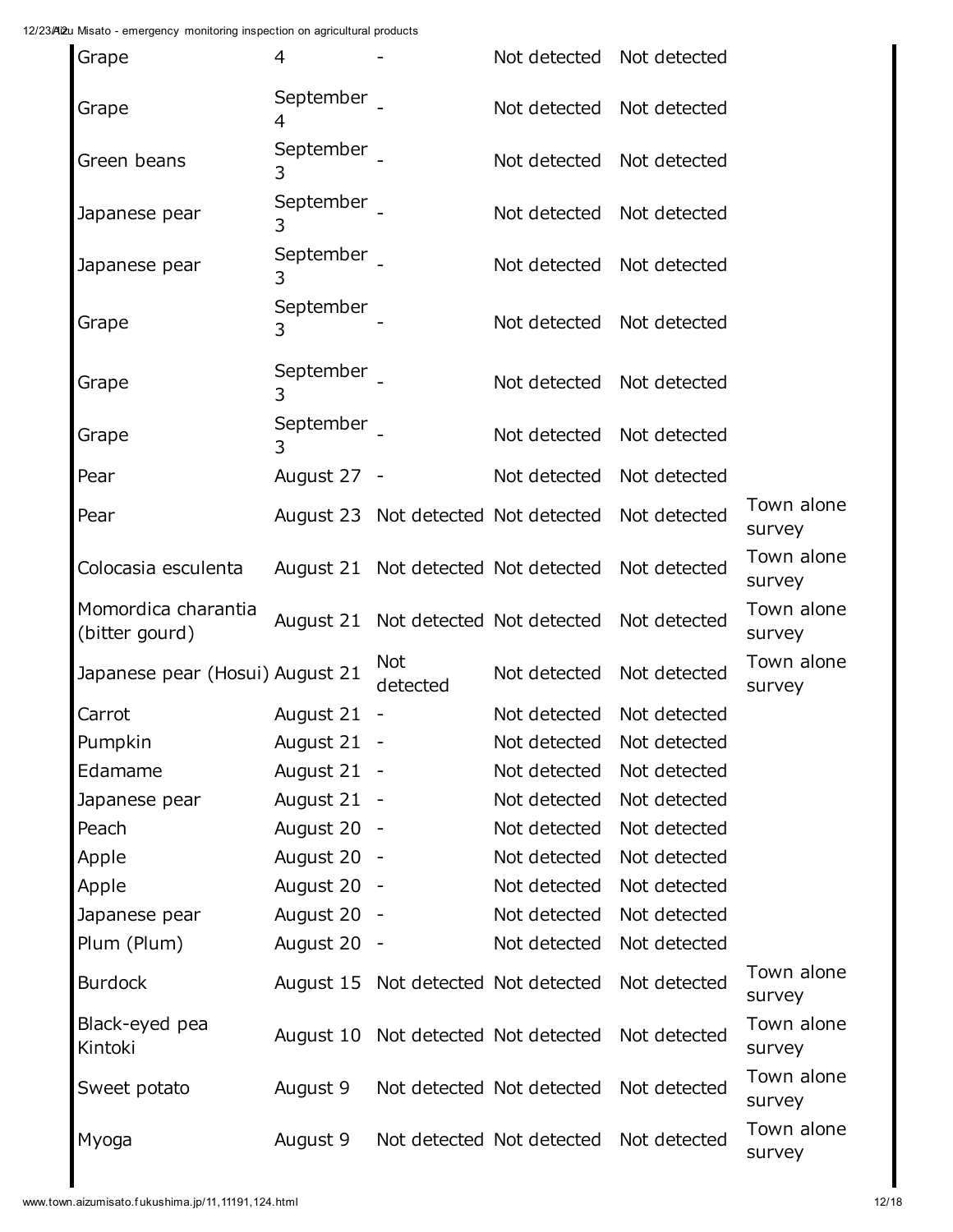| Pork                                  | August 8 |                              | Not detected              | Not detected |                                   |
|---------------------------------------|----------|------------------------------|---------------------------|--------------|-----------------------------------|
| Shiitake mushroom<br>bed              | August 7 |                              | Not detected              | Not detected |                                   |
| Grape                                 | August 7 | ۰                            | Not detected              | Not detected |                                   |
| Apple                                 | August 7 | $\overline{\phantom{a}}$     | Not detected              | Not detected |                                   |
| Simi fried mochi                      | August 7 |                              | Not detected              | Not detected |                                   |
| Summer buckwheat                      | August 6 | $\overline{a}$               | Not detected              | Not detected | 岐村 old tail<br>Four sites         |
| Summer buckwheat                      | August 6 |                              | Not detected              | Not detected | Nitsuru old<br>village<br>Point 9 |
| Apple (Tsugaru)                       | August 6 |                              | Not detected Not detected | Not detected | Independent<br>survey town        |
| Potatoes (Red Moon)                   | August 6 |                              | Not detected Not detected | Not detected | Independent<br>survey town        |
| Sorudamu                              | August 6 |                              | Not detected Not detected | Not detected | Independent<br>survey town        |
| Watermelon                            | August 1 |                              | Not detected Not detected | Not detected | Independent<br>survey town        |
| Peach                                 | July 31  |                              | Not detected              | Not detected |                                   |
| Peach                                 | July 31  |                              | Not detected              | Not detected |                                   |
| Plum (Plum)                           | July 31  |                              | Not detected              | Not detected |                                   |
| Wheat                                 | July 28  | $\qquad \qquad \blacksquare$ | Not detected              | Not detected |                                   |
| Tomato                                | July 28  | -                            | Not detected              | Not detected |                                   |
| Tomato                                | July 28  | -                            | Not detected              | Not detected |                                   |
| Tomato                                | July 28  | ۰                            | Not detected              | Not detected |                                   |
| Cherry tomato<br>(facilities)         | July 24  |                              | Not detected              | Not detected |                                   |
| Okra                                  | July 24  |                              | Not detected              | Not detected |                                   |
| Shiitake mushroom<br>bed (facilities) | July 24  |                              | Not detected              | Not detected |                                   |
| Potato (potato)                       | July 23  |                              | Not detected              | Not detected |                                   |
| Potato (potato)                       | July 23  |                              | Not detected              | Not detected |                                   |
| Tomato (facilities)                   | July 23  |                              | Not detected              | Not detected |                                   |
| Pepper                                | July 23  |                              | Not detected              | Not detected |                                   |
| Corn                                  | July 23  |                              | Not detected              | Not detected |                                   |
| Peach                                 | July 23  |                              | Not detected              | Not detected |                                   |
| Peach                                 | July 23  |                              | Not detected              | Not detected |                                   |
| Rice eggplant                         | July 19  |                              | Not detected Not detected | Not detected | Independent<br>survey town        |
| Bottle gourd                          | July 19  |                              | Not detected Not detected | Not detected | Independent<br>survey town        |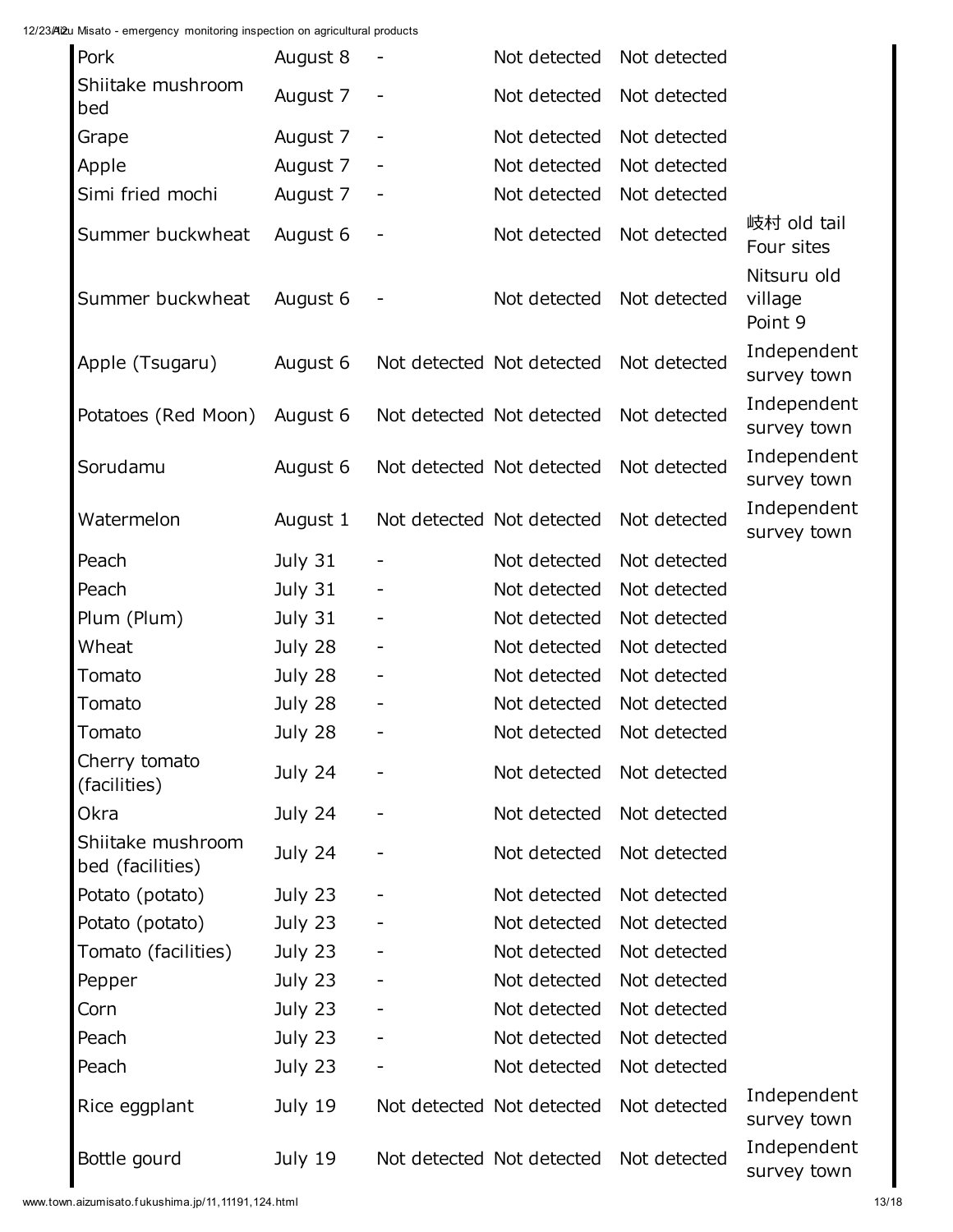| No wonder true                | July 19 |                              | Not detected Not detected | Not detected | Independent<br>survey town |
|-------------------------------|---------|------------------------------|---------------------------|--------------|----------------------------|
| Shimauri                      | July 19 |                              | Not detected Not detected | Not detected | Independent<br>survey town |
| Nath                          | July 17 | ۰                            | Not detected              | Not detected |                            |
| Corn                          | July 17 |                              | Not detected              | Not detected |                            |
| Potato (potato)               | July 17 | -                            | Not detected              | Not detected |                            |
| Mulukhiya                     | July 13 |                              | Not detected Not detected | Not detected | Town alone<br>survey       |
| Pepper                        | July 13 |                              | Not detected Not detected | Not detected | Town alone<br>survey       |
| Prince melon                  | July 12 |                              | Not detected Not detected | Not detected | Town alone<br>survey       |
| Uri white                     | July 12 |                              | Not detected Not detected | Not detected | Town alone<br>survey       |
| Pork                          | July 11 |                              | Not detected              | Not detected |                            |
| Green onion                   | July 10 |                              | Not detected              | Not detected |                            |
| Made                          | July 10 |                              | Not detected              | Not detected |                            |
| Cherry tomato<br>(facilities) | July 3  | $\qquad \qquad \blacksquare$ | Not detected              | Not detected |                            |
| Onion                         | July 3  |                              | Not detected              | Not detected |                            |
| <b>Blueberries</b>            | July 3  |                              | 4.72                      | 6.59         |                            |
| <b>Blueberries</b>            | July 3  |                              | Not detected              | Not detected |                            |
| Plum (Plum)                   | July 3  |                              | Not detected              | Not detected |                            |
| Shiitake mushroom<br>bed      | July 3  |                              | Not detected Not detected |              |                            |
| Carrot                        | July 2  |                              | Not detected              | Not detected |                            |
| <b>Beef</b>                   | June 30 |                              | Not detected              | Not detected |                            |
| Broccoli stalk                | June 29 |                              | Not detected Not detected | Not detected | Town alone<br>survey       |
| Made                          | June 28 |                              | Not detected Not detected | Not detected | Town alone<br>survey       |
| Cucumber                      | June 26 |                              | Not detected              | Not detected |                            |
| Garlic                        | June 26 |                              | Not detected              | Not detected |                            |
| Green beans                   | June 26 |                              | Not detected              | Not detected |                            |
| Edamame (facilities)          | June 20 |                              | Not detected Not detected | Not detected | Town alone<br>survey       |
| Potato (potato)               | June 20 |                              | Not detected Not detected | Not detected | Town alone<br>survey       |
| Onion                         | June 20 |                              | Not detected Not detected | Not detected | Town alone<br>survey       |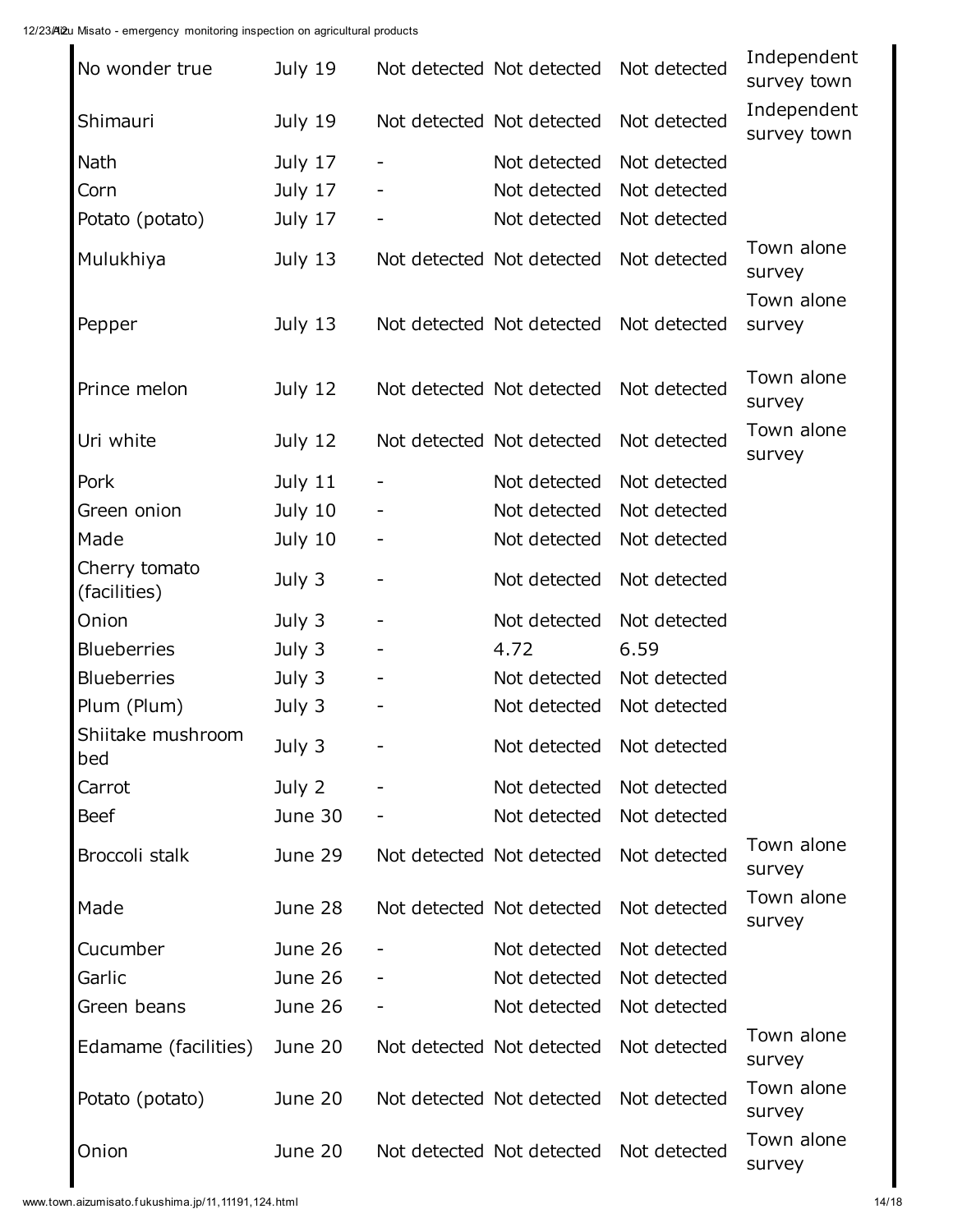| Cucumber                       | June 19 |                              | Not detected              | Not detected |                            |
|--------------------------------|---------|------------------------------|---------------------------|--------------|----------------------------|
| Tomato                         | June 19 |                              | Not detected              | Not detected |                            |
| Spinach                        | June 19 |                              | Not detected              | Not detected |                            |
| Green beans                    | June 19 | $\qquad \qquad \blacksquare$ | Not detected              | Not detected |                            |
| Rakkyo                         | June 19 | $\qquad \qquad -$            | Not detected              | Not detected |                            |
| Purple onion                   | June 19 |                              | Not detected Not detected | Not detected | Town alone<br>survey       |
| Blue shiso                     | June 19 |                              | Not detected Not detected | Not detected | Independent<br>survey town |
| Boiled Hosodake                | June 19 |                              | 17.8                      | 26.2         |                            |
| Boiled wild vegetables June 19 |         |                              | Not detected              | Not detected |                            |
| Green beans                    | June 18 |                              | Not detected              | Not detected |                            |
| Ice plant (facility)           | June 13 |                              | Not detected Not detected | Not detected | Independent<br>survey town |
| Cherry tomato<br>(facilities)  | June 12 |                              | Not detected              | Not detected |                            |
| Greenpeace                     | June 12 | $\qquad \qquad \blacksquare$ | Not detected              | Not detected |                            |
| Greenpeace                     | June 12 |                              | Not detected              | Not detected |                            |
| Tomato (facilities)            | June 12 | $\qquad \qquad \blacksquare$ | Not detected              | Not detected |                            |
| Prunus mume                    | June 12 |                              | Not detected              | Not detected |                            |
| Pumpkin                        | June 12 |                              | Not detected Not detected | Not detected | Town alone<br>survey       |
| Cherries                       | June 12 |                              | Not detected Not detected | Not detected | Independent<br>survey town |
| Greenpeace                     | June 11 |                              | Not detected              | Not detected |                            |
| Prunus mume                    | June 11 |                              | Not detected Not detected |              |                            |
| Prunus mume                    | June 11 |                              | Not detected              | Not detected |                            |
| Cherry (Cherry)                | June 11 |                              | Not detected              | Not detected |                            |
| Cherry (Cherry)                | June 11 |                              | Not detected              | Not detected |                            |
| Garlic                         | June 11 |                              | Not detected Not detected | Not detected | Town alone<br>survey       |
| Esharetto                      | June 8  |                              | Not detected Not detected | Not detected | Town alone<br>survey       |
| Zucchini                       | June 8  |                              | Not detected Not detected | Not detected | Town alone<br>survey       |
| Rakkyo                         | June 5  |                              | Not detected Not detected | Not detected | Independent<br>survey town |
| Garlic (stem)                  | June 4  |                              | Not detected Not detected | Not detected | Independent<br>survey town |
| Snap pea                       | June 4  |                              | Not detected              | Not detected |                            |
| Snap pea                       | June 4  |                              | Not detected              | Not detected |                            |
|                                |         |                              |                           |              |                            |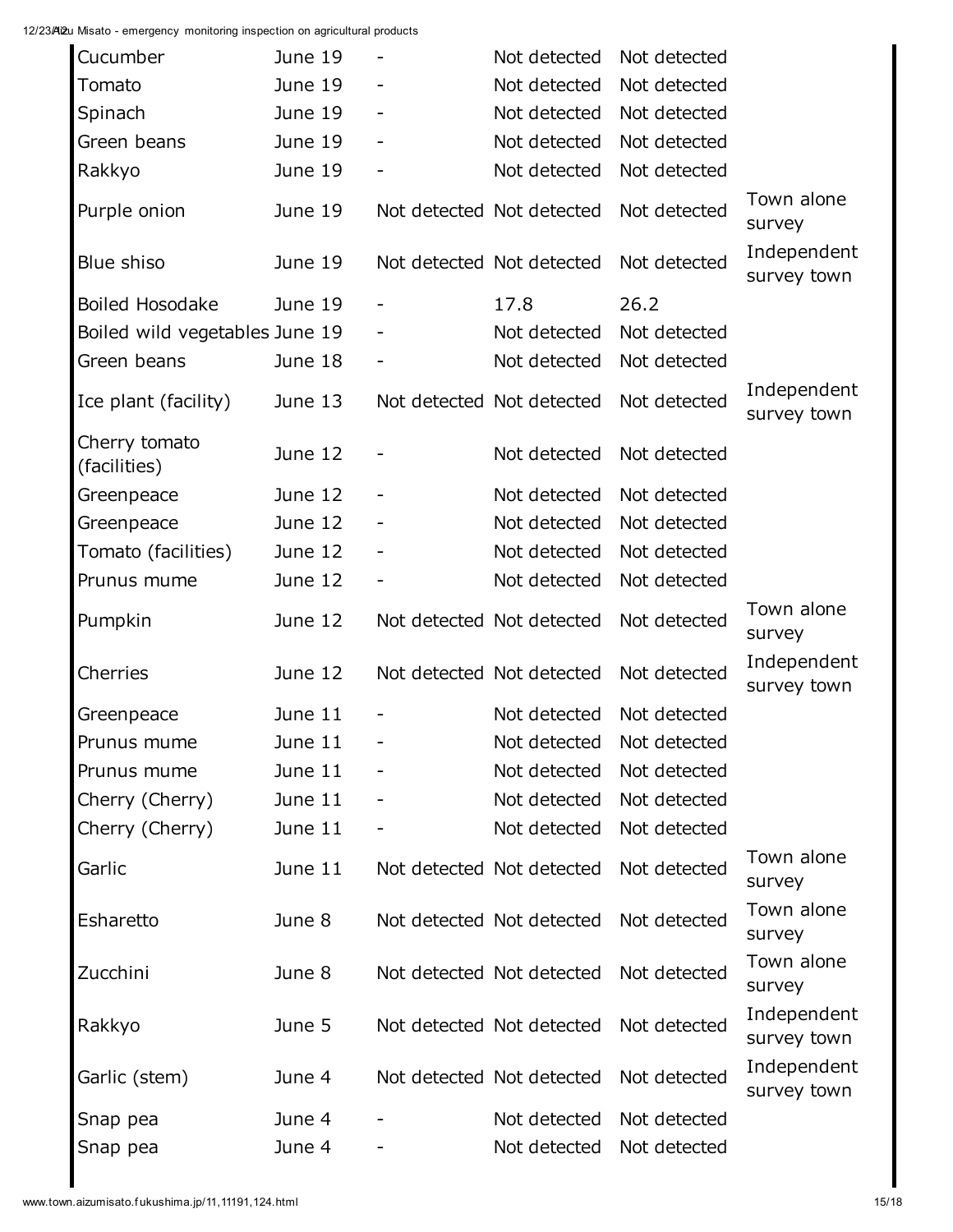| Kyarabuki                            | June 4        |                          | Not detected              | Not detected |                            |
|--------------------------------------|---------------|--------------------------|---------------------------|--------------|----------------------------|
| Simmered ふき                          | June 4        |                          | Not detected              | Not detected |                            |
| Simmered ふき                          | June 4        |                          | Not detected              | Not detected |                            |
| Honey                                | June 3        |                          | Not detected              | Not detected |                            |
| I rented bamboo                      | <b>May 31</b> | -                        | Not detected              | Not detected |                            |
| Green beans<br>(facilities)          | May 29        | $\overline{\phantom{0}}$ | Not detected              | Not detected |                            |
| Green beans<br>(facilities)          | May 29        | $\overline{\phantom{0}}$ | Not detected Not detected |              |                            |
| Cucumber (facilities)<br>Green beans | May 29        |                          | Not detected              | Not detected |                            |
| (facilities)                         | <b>May 28</b> | -                        | Not detected              | Not detected |                            |
| Snow peas                            | May 22        | -                        | Not detected              | Not detected |                            |
| Snow peas                            | May $22$      | $\overline{\phantom{a}}$ | Not detected              | Not detected |                            |
| Snow peas                            | May $21$      | -                        | Not detected              | Not detected |                            |
| ふき                                   | May $17$      | $\overline{\phantom{a}}$ | Not detected              | Not detected |                            |
| Spring                               | May 16        |                          | Not detected Not detected | Not detected | Independent<br>survey town |
| Nira                                 | May $15$      |                          | Not detected              | Not detected |                            |
| Oobagiboushi (or c)                  | May 14        | $\overline{\phantom{a}}$ | Not detected              | Not detected |                            |
| Udo                                  | May $14$      | -                        | Not detected              | Not detected |                            |
| <b>Bracken</b>                       | May $14$      | $\overline{\phantom{a}}$ | Not detected              | Not detected |                            |
| <b>Beef</b>                          | May $10$      | -                        | Not detected              | Not detected |                            |
| Nira                                 | May $10$      |                          | Not detected Not detected | Not detected | Independent<br>survey town |
| Peas (facilities)                    | May 9         |                          | Not detected Not detected | Not detected | Independent<br>survey town |
| Pork                                 | May 9         |                          | Not detected              | Not detected |                            |
| Cucumber (facilities)                | May 8         |                          | Not detected              | Not detected |                            |
| Cucumber (facilities)                | May 8         |                          | Not detected              | Not detected |                            |
| Asparagus                            | May 8         |                          | Not detected              | Not detected |                            |
| Asparagus                            | May 8         |                          | Not detected              | Not detected |                            |
| Peas (facilities)                    | May 8         |                          | Not detected              | Not detected |                            |
| Nira                                 | May 8         |                          | Not detected              | Not detected |                            |
| <b>Butterbur</b>                     | May 2         |                          | Not detected Not detected | Not detected | Independent<br>survey town |
| Taranome                             | May 1st       |                          | 15.6                      | 20.1         | <b>Sum 36</b>              |
| Kusasotetsu (Kogomu) May 1st         |               |                          | 14.7                      | 15.0         | <b>Sum 30</b>              |
| Koshiabura                           | May 1st       | -                        | 71.8                      | 94.5         | 170 sum                    |
| Koshiabura                           | May 1st       | -                        | 17.4                      | 28.6         | Combined value             |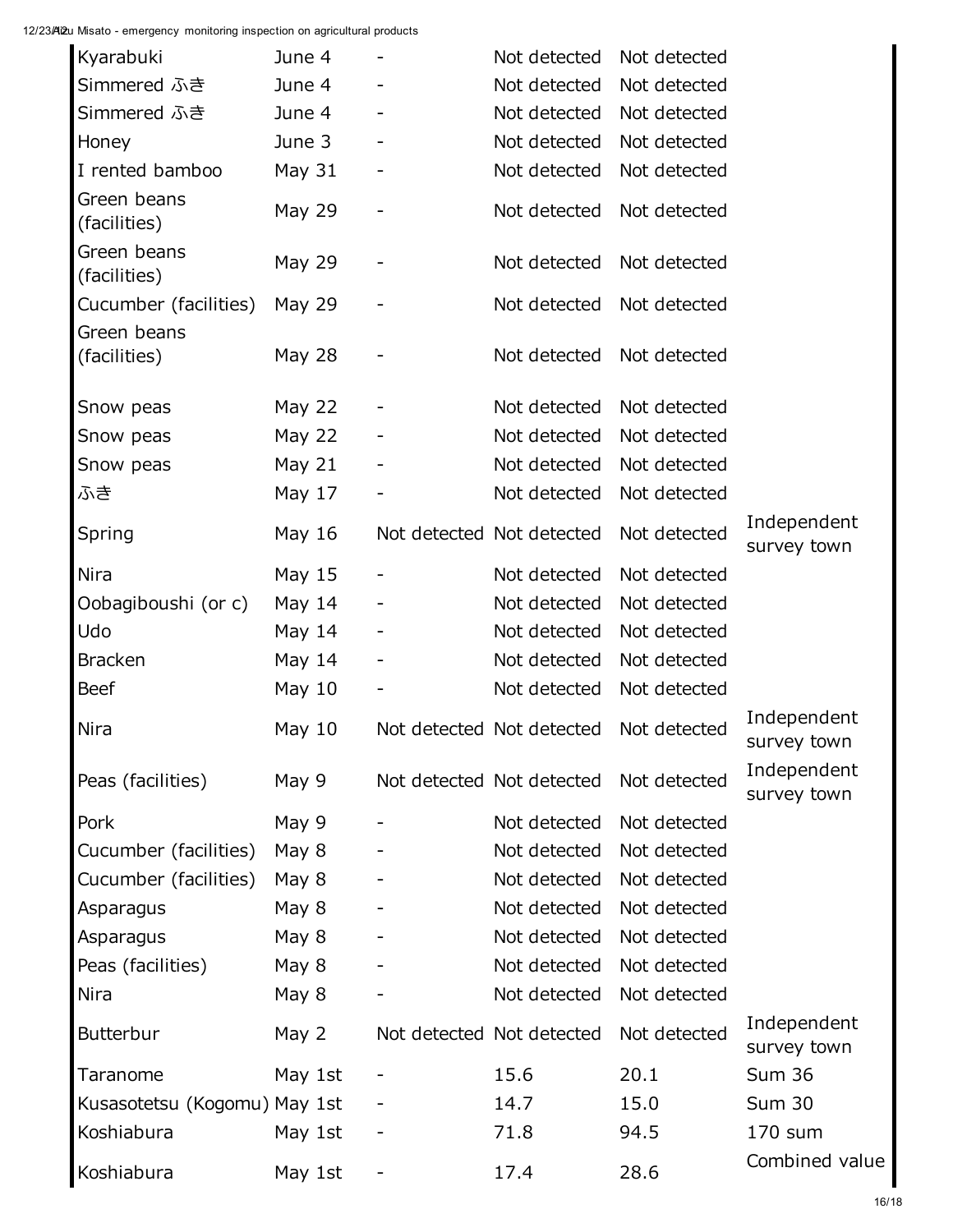|                                |          |                              |              |              | of 46                      |
|--------------------------------|----------|------------------------------|--------------|--------------|----------------------------|
| Bamboo shoot                   | May 1st  |                              | Not detected | 5.38         | 5.4 sum                    |
| Asparagus                      | May 1st  |                              | Not detected | Not detected |                            |
| Peas (facilities)              | May 1st  |                              | Not detected | Not detected |                            |
| Radish (facilities)            | May 1st  |                              | Not detected | Not detected |                            |
| <b>Beef</b>                    | April 25 | -                            | Not detected | Not detected |                            |
| Leek (facilities)              | April 26 | -                            | Not detected | Not detected |                            |
| Leek leaf                      | April 23 | $\overline{\phantom{a}}$     | Not detected | Not detected |                            |
| Shiitake logs<br>(facilities)  | April 19 | ۰                            | Not detected | Not detected |                            |
| Shiitake logs<br>(facilities)  | April 19 | ۰                            | Not detected | Not detected |                            |
| Horsemeat                      | April 18 | ۰                            | Not detected | Not detected |                            |
| Kukitachina                    | April 17 | ۰                            | Not detected | Not detected |                            |
| Mitsuba (facilities)           | April 10 |                              | Not detected | Not detected |                            |
| Asparagus (facilities)         | April 10 | ۰                            | Not detected | Not detected |                            |
| Radish                         | April 10 |                              | Not detected | Not detected |                            |
| Butterbur sprout               | April 10 | -                            | Eleven       | 17           |                            |
| Meringue                       | April 10 | ۰                            | Not detected | Not detected |                            |
| Buckwheat cookies              | April 10 | -                            | Not detected | Not detected |                            |
| Sable brown sugar              | April 10 | ۰                            | Not detected | Not detected |                            |
| Komatsuna (facilities) April 9 |          | $\qquad \qquad \blacksquare$ | Not detected | Not detected |                            |
| Komatsuna (facilities) April 9 |          |                              | Not detected | Not detected |                            |
| Spinach (facilities)           | April 9  |                              | Not detected | Not detected |                            |
| Cabbage (facilities)           | April 9  | $\qquad \qquad \blacksquare$ | Not detected | Not detected |                            |
| Butterbur sprout               | April 2  |                              | Not detected | 9.7          |                            |
| Asparagus (facilities)         | April 2  |                              | Not detected | Not detected |                            |
| Chive                          | April 2  |                              | Not detected | Not detected |                            |
| Wasabi field                   | April 2  |                              | Not detected | Not detected | Independent<br>survey town |

## Findings until March 2012

[Monitoring](http://www.town.aizumisato.fukushima.jp/resources/content/11191/20120417-131659.pdf) of past test results. Pdf [63KB pdf file]

### Search results monitoring inspection was conducted in Fukushima Prefecture

Monitoring information [agricultural,](http://www.new-fukushima.jp/monitoring.php) forestry and fishery products